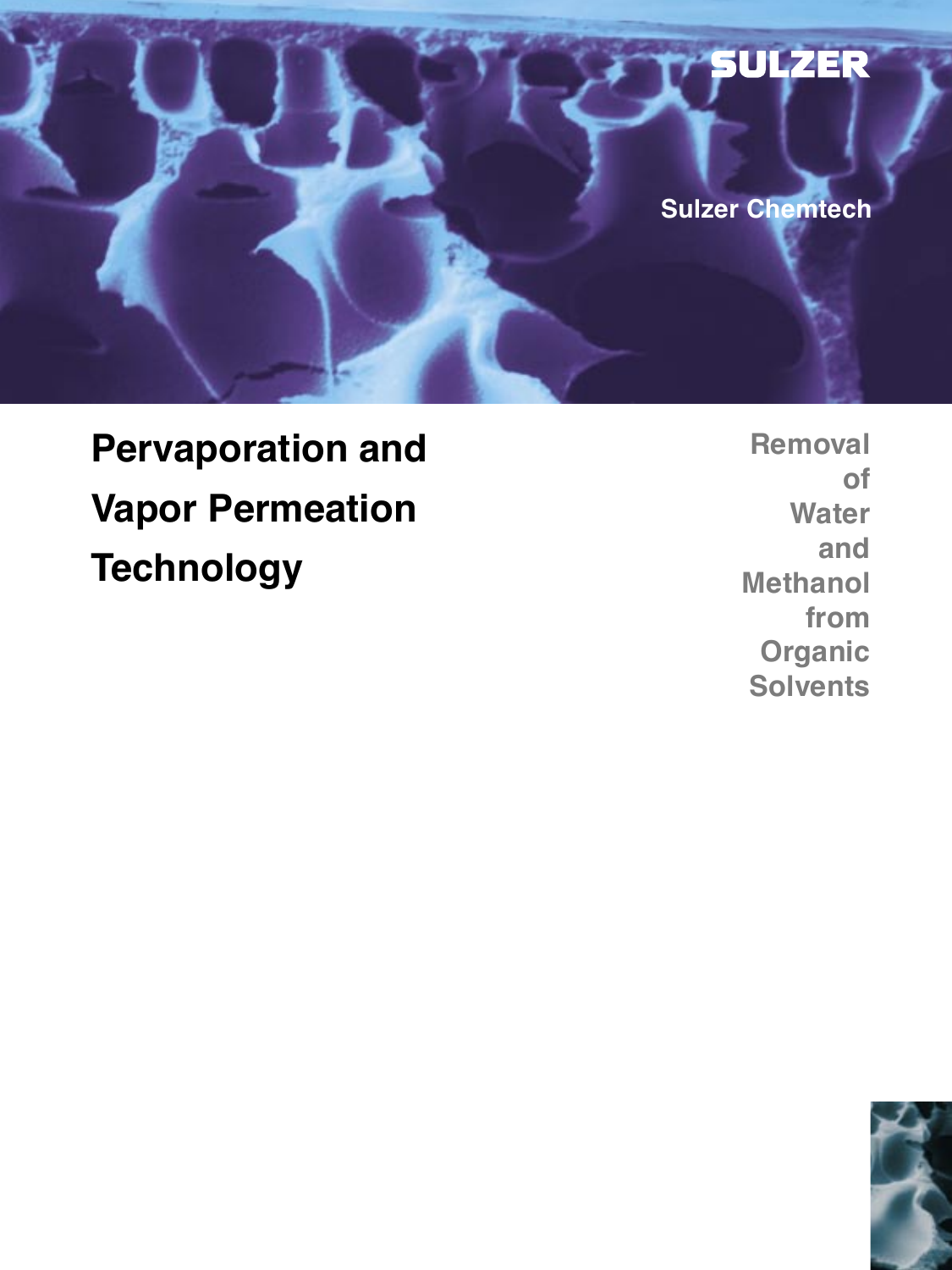# **Pervaporation and Vapor Permeation Processes and Systems**

Pervaporation is a membrane process for separating mixtures of volatile components. It enables solvents to be dehydrated without using any third substance or entrainer. Azeotropes can be dehydrated simply, cheaply and without problems irrespective of vaporliquid equilibria. Similar to water, methanol can be removed out of organic solvents.



Pervaporation features:

- tailored non-porous membranes which selectively absorb and permeate one or more components
- driving force from vacuum applied to back side of the membranes, allowing almost complete removal of the permeating component
- permeating component leaves membrane as a vapor
- separation predominantly by polarity difference - polar compounds permeate faster through hydrophilic membranes
- feed can be liquid (pervaporation) or saturated vapor (vapor permeation)

# **PERVAP® Composite Membranes**

Sulzer Chemtech fabricates a wide range of composite polymer membranes allowing the selection of the appropriate membrane depending on the solvent mixture and the water content to be treated. In harsh environments, more robust membranes are required and

because permeate flux is lower. more surface is needed. Correct membrane selection is important since it impacts both the cost of the installation and the membrane lifetime. Tests can be performed to select the ideal membrane.



Pervaporation Bench System

### **Membranes for the Removal of Water and Methanol from Organics**

The PERVAP® composite membranes use an active PVA separating layer, preferentially permeating the water.

The crosslinking of this layer determines the behavior of the membrane regarding permeate flux, selectivity and chemical resistance.

Less crosslinked membranes are used to separate methanol from other organics.

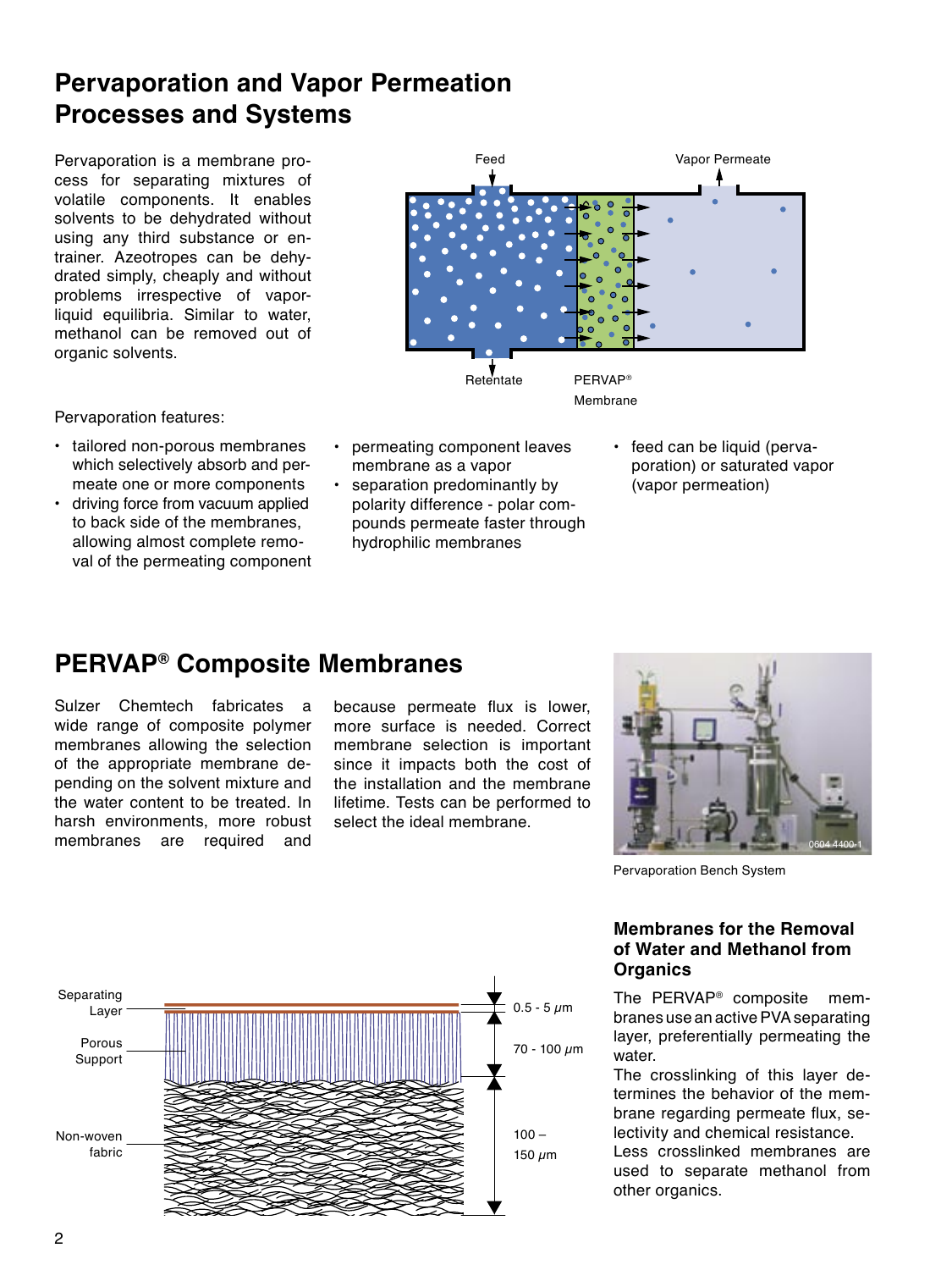## **PERVAP® Plate modules**

PERVAP® polymer composite membranes are installed in standard plate and frame modules housed in vacuum vessels. They are designed for high temperature processing of volatile organics such as alcohols and other solvents used.

#### **Reliability:**

Total solvent compatibility as no adhesives and elastomeric gaskets are used.

### **Safety:**

Process fluids are securely isolated from personnel and the environment by the vacuum vessel - plate gaskets are used only to direct flow inside modules.

### **Universality:**

Supply of spares and replacement is simple and quick because of the use of standard modules.



Plate and frame industrial and pilot scale module

#### **Scope of supply**

Sulzer Chemtech can design and supply complete separation systems based on pervaporation/ vapor permeation with or without distillation steps. These systems feature problem-free separation of water/methanol from organic mixtures irrespective of azeotrope

formation, avoiding e.g. liquid/liquid extraction or water wash with high energy requiring purification steps. Sulzer Chemtech supplies completely preassembled units as well as (basic) engineering with components.



Multipurpose Batch Pervaporation Unit BP 802

#### **Sulzer Chemtechʻs pervaporation system features**

- no introduction of additional chemicals - complete solvent dehydration by pervaporation membranes irrespective of azeotrope formation - no possibility of contamination
- a flexible process a single unit can be designed to treat a large number of solvents
- a choice of batch or continuous pervaporation systems, or vapour permeation depending on the duty
- experience with a wide range of common solvents
- able to dehydrate esters without any decomposition
- vapor permeation process - combined with evaporation to recover solvents from mother liquors
	- combined with distillation to reduce capital costs and energy consumption
- both on and off-site piloting available
- standard skid mounted units for fast delivery and installation and minimum hook-up time
- very short payback time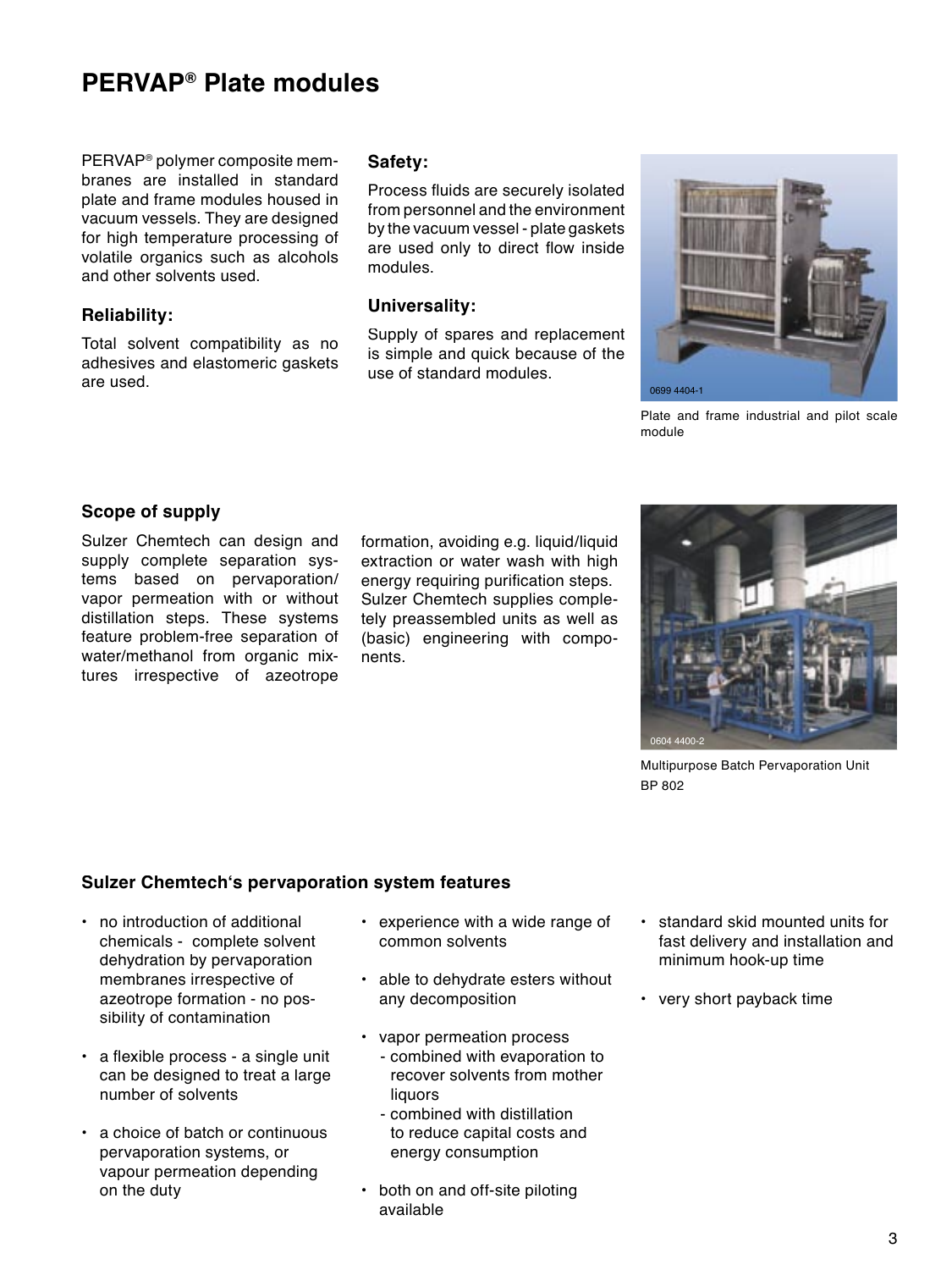# **PERVAP® Skid-Built Plants – Three Model Ranges**

#### **Continuous Pervaporation – Series PV Batch Pervaporation – Series BP**

PERVAP® pervaporation units are used for continuous or batchwise, efficient drying of a wide range of liquid organics.

Standard units are available at pressure ratings up to 12 bar and temperatures to 120°C, allowing economic dehydration down to ppm water levels.

#### **PV Process Features:**

- for continuous processing of solids-free feeds
- most economical process option for feeds with low water content



#### **BP Process Features:**

- simple equipment
- very flexible in operation
	- ideal for multi-purpose plants, e.g. toll recycling

#### **Take advantage of the cost savings of standardized skidbuilt units – customized with optional features**

Standard skid-built units, complete and ready-to-run with exchangers, pumps, valves, instrumentation, controls, piping,

#### **Vapor Permeation – Series VP**

These units usually include a dedicated evaporator. However they can be directly fed with the net overhead or a vapor sidedraw from a rectification column. No extra energy is required to drive the process, but the column should be pressurized so as to provide vapor feed with 95-120 °C.



Vapor Permeation Unit VP 401 to remove methanol from methylester

wiring, control panel/junction boxes and insulation. Well developed designs allow ample access for equipment maintenance.

#### **VP Process Features:**

- simple process and equipment • recommended for continuous
- removal of higher water/ methanol amounts



Pervaporation Unit BP 201 for THF dehydration

- preferred when dissolved or suspended solids are present in the feed – solids are removed by a periodic or continuous purge
- minimal energy consumption if the feed is taken directly from a rectification column

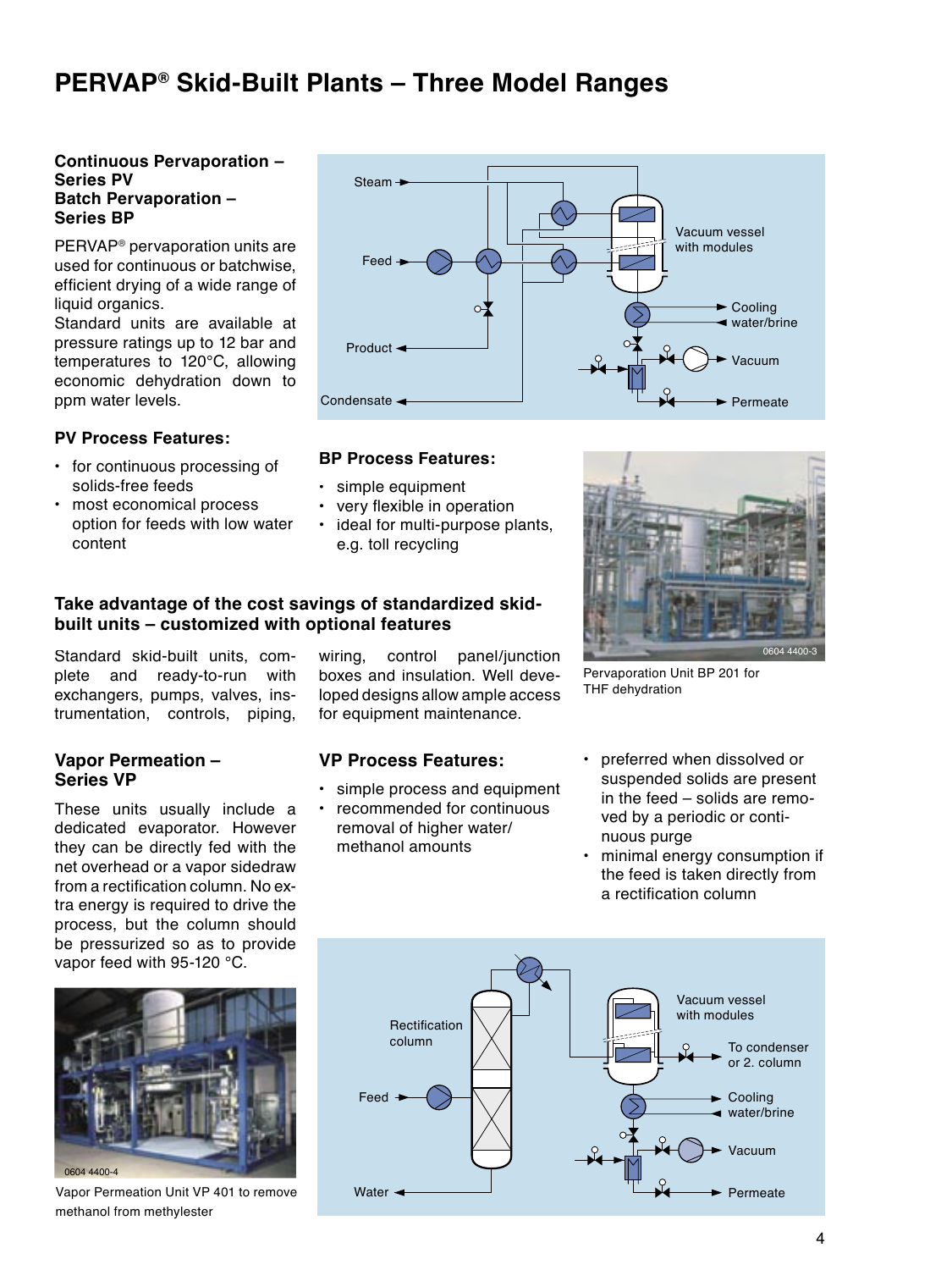### **Applications of pervaporation and vapor permeation**

#### **Separation of aqueous/organic mixtures and azeotropes**

Because the pervaporation process does not depend on phase equilibria, it is well suited to separate azeotropic mixtures. A large number of alcohols, esters, ethers and other volatile compounds form azeotropes with water and/or methanol.



### **Debottlenecking Distillation Systems**

Distillation processes are driven by volatility differences. If these volatility differences are small, or become small under certain conditions, then columns need to operate with high reflux to achieve the desired separation.

Pervaporation/vapor permeation processes can be used very effectively to debottleneck distillation columns.



Azeotropes with water

Azeotropes with methanol

### **Products Separated or Purified by Pervaporation**

| <b>Alcohols</b>                                                                                                                                                                                                                                                                                                                    |  |
|------------------------------------------------------------------------------------------------------------------------------------------------------------------------------------------------------------------------------------------------------------------------------------------------------------------------------------|--|
| $\mathbf{A}$ $\mathbf{A}$ $\mathbf{A}$ $\mathbf{B}$ $\mathbf{A}$ $\mathbf{B}$ $\mathbf{A}$ $\mathbf{B}$ $\mathbf{A}$ $\mathbf{B}$ $\mathbf{A}$ $\mathbf{B}$ $\mathbf{A}$ $\mathbf{B}$ $\mathbf{A}$ $\mathbf{B}$ $\mathbf{B}$ $\mathbf{A}$ $\mathbf{B}$ $\mathbf{B}$ $\mathbf{B}$ $\mathbf{B}$ $\mathbf{B}$ $\mathbf{B}$ $\mathbf{$ |  |

| Methanol                                                | CH <sub>4</sub> O |
|---------------------------------------------------------|-------------------|
| Ethanol                                                 | $C_2H_6O$         |
| Propanol (both Isomers) C <sub>3</sub> H <sub>8</sub> O |                   |
| <b>Butanol (all Isomers)</b>                            | $C_4H_{10}O$      |
| Pentanol (all Isomers)                                  | $C_5H_{12}O$      |
| Cyclohexanol                                            | $C_6H_{12}O$      |
| Benzyl alcohol                                          | $C_7H_8O$         |
|                                                         |                   |

| <b>Ketones</b>        |              |
|-----------------------|--------------|
| Acetone               | $C_3H_6O$    |
| <b>Butanone (MEK)</b> | $C_4H_8O$    |
| Methyl isobutyl       |              |
| ketone (MIBK)         | $C_3H_{12}O$ |

|  | and under certain conditions: |
|--|-------------------------------|
|  |                               |

| <b>Aromatics</b> |             |
|------------------|-------------|
| Benzene          | $C_6H_6$    |
| <b>Toluene</b>   | $C_7H_8$    |
| Ethyl benzene    | $C_8H_{10}$ |
| <b>Styrene</b>   | $C_8H_8$    |
| <b>Xylene</b>    | $C_8H_{10}$ |
|                  |             |

| <b>Esters</b>         |                |
|-----------------------|----------------|
| Methyl acetate (MeAc) | $C_3H_6O_2$    |
| Ethyl acetate (EtAc)  | $C_4H_8O_2$    |
| Butyl acetate (BuAc)  | $C_6H_{12}O_2$ |
|                       |                |

| <b>Ethers</b>         |              |
|-----------------------|--------------|
| Methyl tert-butyl     |              |
| ether (MTBE)          | $C_5H_{12}O$ |
| Ethyl tert-butyl      |              |
| ether (ETBE)          | $C_6H_{14}O$ |
| Di-isopropyl          |              |
| ether (DIPE)          | $C_6H_{14}O$ |
| Tetrahydrofuran (THF) | $C_4H_8O$    |
| Dioxane               | $C_4H_8O_2$  |

**Aliphatics** From C<sub>3</sub> to C<sub>8</sub>

| <b>Chlorinated hydrocarbons</b>                          |                                 |
|----------------------------------------------------------|---------------------------------|
| Dichloro methane                                         | CH <sub>2</sub> Cl <sub>2</sub> |
| Chloroform                                               | CHCl <sub>3</sub>               |
| Trichloro ethane                                         | $C_2H_3Cl_3$                    |
| 1,1,1,1-Perchloroethylene C <sub>2</sub> Cl <sub>4</sub> |                                 |

We invite you to consult us with your separation problem. We have units running satisfactorily for a wide range of applications. If we have no experience with your feed we can perform tests to select the ideal membrane. Because we fabricate our own membranes, we can, if necessary, tailor membrane characteristics to your environment.